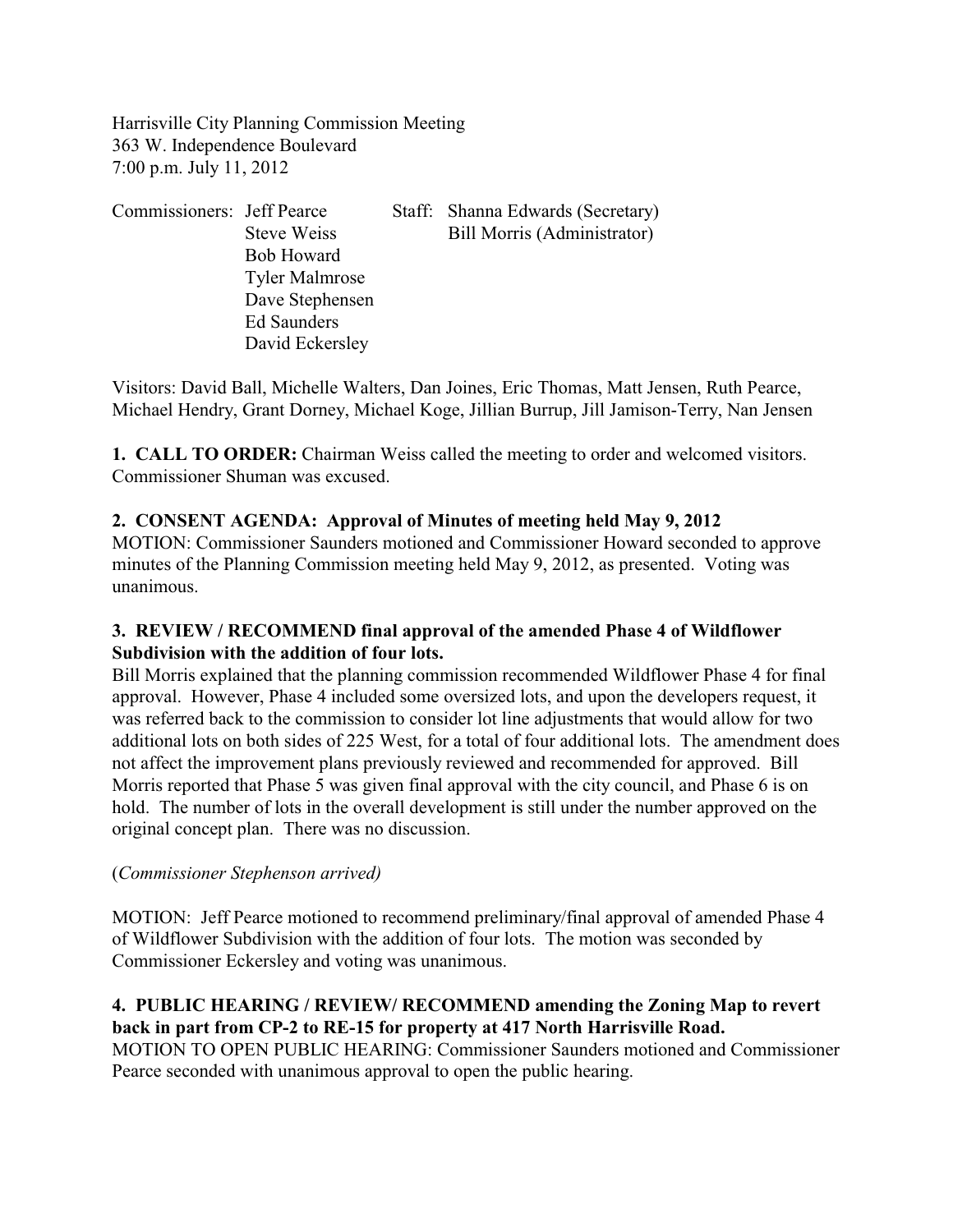Harrisville City Planning Commission Meeting Minutes, July 11, 2012 **Page 2** Page 2

Bill Morris explained that two residential parcels at 405 and 417 North Harrisville Road were zoned from RE-15 to commercial CP-2 when application was made for a Seven-Eleven to locate on the properties. When Seven Eleven was unable to get UDOT access, they went elsewhere. The property owner of 405 North Harrisville wants to convert the home on that property into an insurance office, (Agenda Item 6). However, since a residence is not a permitted use in the commercial zone, the applicants of the original zone amendment agreed to apply for the property at 417 to be changed from commercial back to residential RE-15 at the owners request.

## *Public Comment:* none

MOTION TO CLOSE PUBLIC HEARING: Commissioner Pearce motioned and Commissioner Howard seconded with unanimous approval to close the public hearing.

MOTION: Commissioner Saunders motioned to recommend amending the zoning map to revert back in part to RE-15 from CP-2 the property at 417 N. Harrisville Road. The motion was seconded by Commissioner Malmrose and voting was unanimous.

# **5. PUBLIC HEARING / REVIEW /RECOMMEND amendment to the General Plan Land Use Map for approximately 21.81 acres presently owned by Five "T" Corporation located approximately 600 feet west of Wall Avenue on the north side of North Street from Rural Residential and Commercial to Medium Density Residential. Also being considered will be an amendment to the Zoning Map for this same property from A-1 and CP-2 to R-1-10 for development of approximately 45 lots of varying sizes for single family homes a combination of A-1, RE-15, and R-1-10.**

MOTION TO OPEN PUBLIC HEARING: Commissioner Saunders motioned and Commissioner Eckersley seconded with unanimous approval to open the public hearing.

Bill Morris suggested that as a neighboring property owner, Commissioner Stephenson should recuse himself. He left the room. Bill Morris explained that a portion of the property was zoned to commercial years ago with the idea of providing an area to bring in a big box store or some other commercial, but when the Deseret Industries bought the piece that fronts on Wall Avenue, it blocked off the remaining commercial area to the west. With the UDOT corridor agreement, there was no need for the Deseret Industries to honor a right-of-way back to this property. The limited access to this property makes it not feasible to develop as commercial. The property owners are requesting a zoning amendment to down zone from commercial to A-1, and R-1-10. Bill Morris stated that when they reviewed the site they realized there is no secondary water. Developers will probably use the lot on the west end to put in a storage pond for secondary water and storm water retention pond. In exchange for that, he said it is appropriate to eliminate the proposed 15,000 square foot lots and do lots compatible in size to A-1 and R-1-10. Bill Morris suggested that since the city is losing commercial at this location, they may want to consider relocating it somewhere else.

#### *Public Comments:*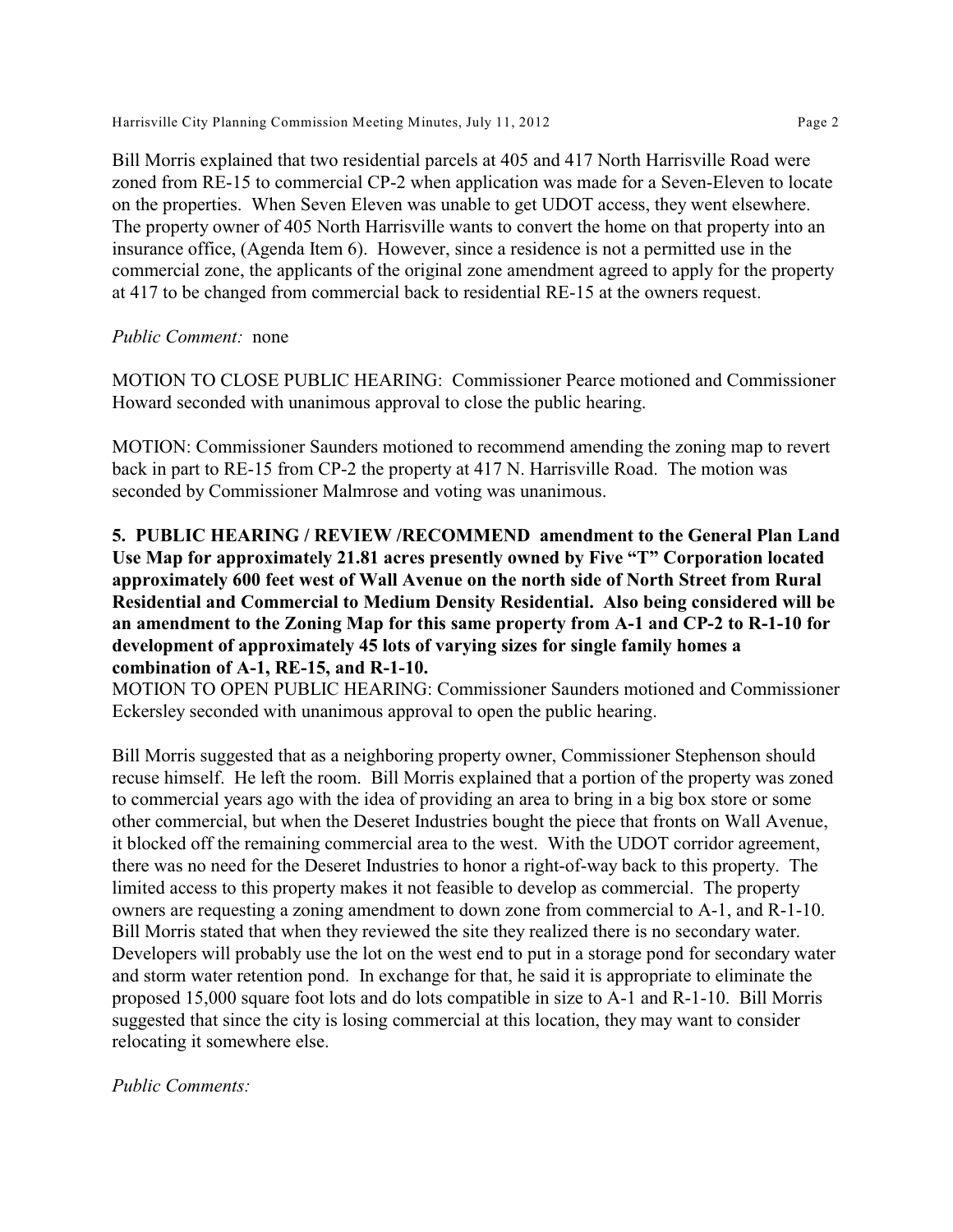David Ball: He owns 25 acres west of this property on the other side of David Stephenson's property. He is in favor of what is being recommended and likes the medium density.

 MOTION TO CLOSE PUBLIC HEARING: Commissioner Eckersley motioned and Commissioner Howard seconded with unanimous approval to close the public hearing.

DISCUSSION: Commissioner Pearce asked about storm water. Bill Morris clarified that there will be a pond for storm water and a pond for secondary, two separate ponds, as well as an area to handle snow removal. There is not a required distance between the two basins. Commissioner Pearce questioned if the length of the cul-de-sac meets city standards. Bill Morris said the concept plan will change with engineering. Commissioners determined there are about eight existing homes on the north side of West North Street of varying lot sizes. The R-1-10 lots proposed have a minimum frontage of 90 feet. They will be larger lots than Fort Bingham on the south of West North Street.

MOTION: Commissioner Saunders motioned to recommend an amendment to the General Plan land Use Map for approximately 21.81 acres presently owned by Five "T" Corporation located approximately 600 feet west of Wall Avenue on the north side of North Street from Rural Residential and Commercial to Medium Density Residential. Also, recommend an amendment to the zoning Map for this same property from A-1 and CP-2 to R-1-10 for development of approximately 45 lots of varying sizes for single family homes including a combination of A-1, and R-1-10. The motion was seconded by Commissioner Pearce and voting was unanimous.

**6. SITE PLAN REVIEW / ACTION on an application for permitted use of an insurance agency office in an existing building at 405 North Harrisville Road in the CP-2 Zone.**  The applicant was not present. Bill Morris explained that this is the lot to be left commercial where the Seven-Eleven was proposed to go in. Storm water needs to be noted on the site plan. Commissioner Pearce pointed out that North Street will be improved in the future. Due to this, the project management committee agreed it is appropriate to defer the paving of his drive approach and parking. Commissioners agreed to a three-year deferral with the ability to review.

MOTION: Commissioner Pearce motioned to approve the site plan application for a permitted use of an insurance agency office in the existing building at 405 North Harrisville Road in the CP-2 zone subject to adding storm water detention. Also, approve an agreement to defer paving of the access and parking lot for three years. The motion was seconded by Commissioner Eckersley and voting was unanimous.

## **7. SITE PLAN REVIEW / ACTION on an application for permitted use of an existing building at 1713 North 750 West for pallet manufacturing in MP-1 Zone.**

Grant Dorney explained that their business does not manufacture pallets. They only assemble precut pallets and repair broken ones. However, they do store pallets outside. He commented that according to the city ordinance, this is a permitted use in the MP-1 Zone. Mr. Dorney said there is a fire hydrant close by. The fire code requires that they keep the stored pallets ten feet away from the property line, and they may not be able to stack them as high as shown in the